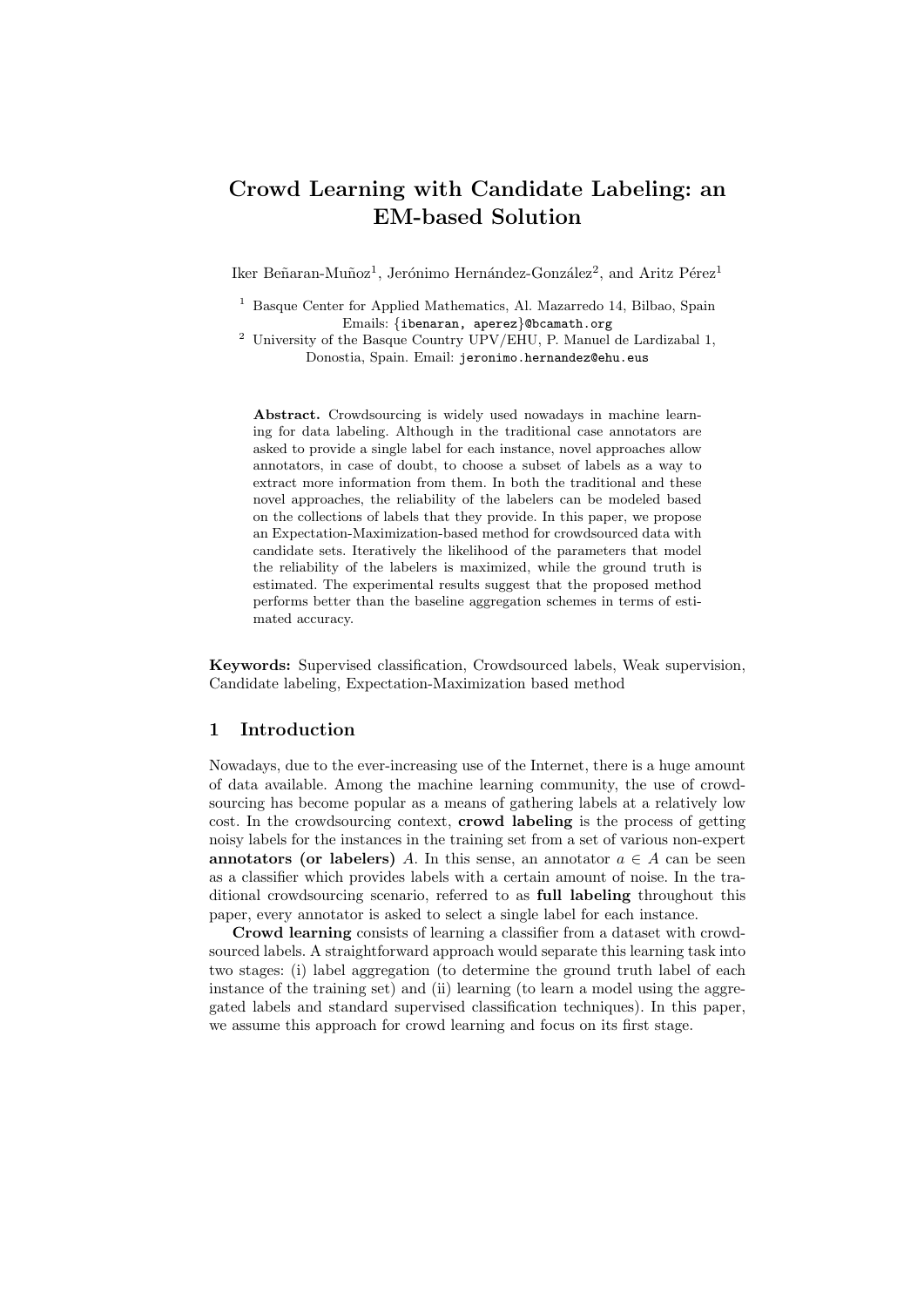Probably the most popular aggregation technique is majority voting (MV), which labels every instance with the label that most annotators have selected. In weighted voting [11], the vote of each annotator is weighted according to their reliability. Many aggregation methods that also model the reliability of annotators were derived from the expectation-maximization (EM) strategy [6], which was first applied to crowdsourcing by Dawid and Skene [5], and has been widely used since then [14, 17, 4, 18, 12, 20]. An extensive review of different label aggregation and crowd learning techniques can be found in [19].

In crowd learning, annotators are usually assumed to be non-experts. In this scenario, it may seem reasonable to consider a more relaxed request than to force them to provide a single label. Some approaches are more flexible with labelers by allowing annotators to (i) express how sure they are about the provided labels [9, 15], or (ii) state that they do not know the answer [7, 16, 21]. Recently, candidate labeling [2], inspired by weak supervision [10], allows annotators to select a subset of labels, called the candidate set, instead of just one. It has been shown that this type of labeling can extract more information from labelers than full labeling, especially with few annotators or difficult instances. It could also lead to faster and/or less costly labeling [1].

In social sciences, a similar problem has been extensively studied under the name of **approval voting** (AV) [3, 8, 13]. Without ground truth, the objective is to identify popular (approved) options. When a single option needs to be selected, aggregation is usually carried out as follows (using machine learning terminology): Given an instance  $x$ , the label included in most candidate sets is chosen. This approach is used as a baseline for comparison in this paper.

In this paper, an EM-based technique is proposed to aggregate the candidate labels of crowdsourcedly annotated examples. Firstly, the candidate labeling framework is set. In Section 3, annotator modeling is explained, and maximum likelihood estimates for the parameters are provided. Next, the proposal is presented and its performance is discussed in Section 5 based on experiments with synthesized data. Finally, conclusions are drawn and future work is discussed.

## 2 Candidate labeling

This work deals with multi-class classification problems, where each instance of the training set belongs to one of  $r > 2$  possible classes. Two types of random variables are considered: (i) the features  $X$ , that take values in the space  $\Omega_X$ , and (ii) the class variable C, which takes r distinct values in the space  $\Omega_C = \{1, \ldots, r\}$ . We assume that the multidimensional random variable  $(X, C)$ is distributed according to an (unknown) probability distribution  $p(X, C)$ . In this work it is assumed that there is a single ground truth label for each unlabeled instance x, denoted by  $c_x$ . A crowd learning problem with candidate labeling [2] is also considered. In this scenario, for each instance  $x$  in the training set, each annotator  $a \in A$  provides a candidate set, denoted by  $L_x^a \subseteq \Omega_C$ .

We focus on estimating the ground truth for an unlabeled dataset  $D$  given the candidate sets provided by the labelers. The goal is to maximize the estimated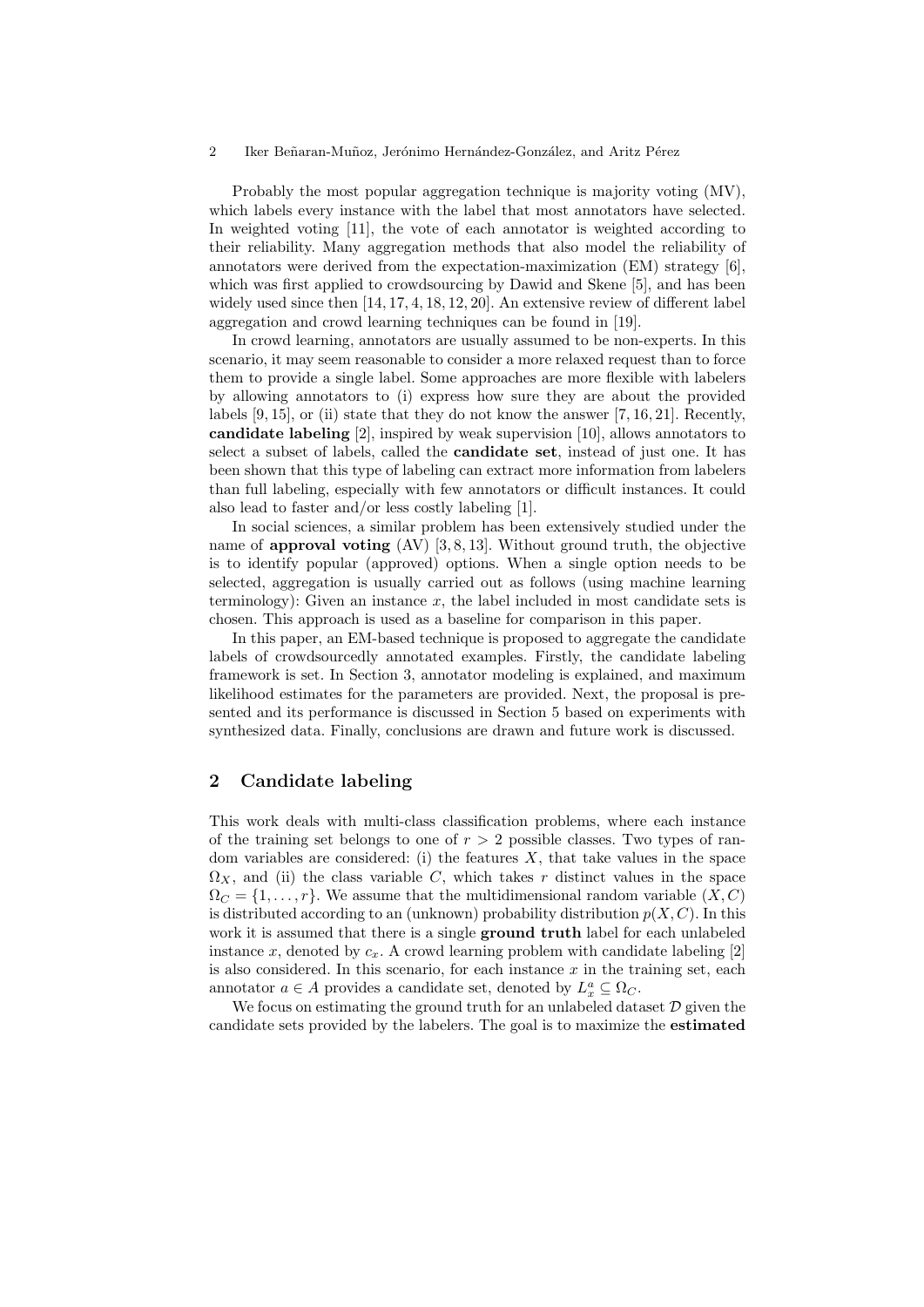accuracy (or, for the sake of brevity, accuracy) function:

$$
acc(\phi) = \frac{1}{|\mathcal{D}|} \sum_{x \in \mathcal{D}} \mathbb{1}(c_x = \phi(x)) \tag{1}
$$

where  $\phi$  is a classifier, i.e., a function that maps  $\Omega_X$  into  $\Omega_C$ , and  $\mathbb{1}(b)$  is a function which returns 1 if the condition  $b$  is  $true$  and 0 otherwise.

For estimating the ground truth using data with candidate sets, the candidate voting  $(CV)$  function  $[2]$  is defined, given an instance x and the set of candidate sets  $\mathcal{L}_x = \{L_x^a\}_{a \in A}$  gathered for it, as follows,

$$
\omega(\mathcal{L}_x) = \underset{c}{\arg\max} w_x(c),\tag{2}
$$

where

$$
w_x(c) = \frac{1}{|A|} \sum_{a \in A} \frac{\mathbb{1}(c \in L_x^a)}{|L_x^a|}
$$
 (3)

is the candidate voting estimate. CV can be understood as a weighted voting function where the weights depend on the sizes of the provided candidate sets. It works as a generalization of the MV strategy from the full labeling to the candidate labeling context. It can be easily observed that CV behaves as MV when annotations are obtained by means of full labeling.

As the trustworthiness of the labelers is not homogeneous, having information about their reliability can be of great advantage to aggregate the labels that they provide. In the next section, a model of the annotators based on their reliability is proposed and the maximum likelihood estimates of its parameters are obtained.

# 3 Modeling annotators and maximum likelihood estimate

In order to aggregate the candidate sets gathered through candidate labeling, the contribution of each labeler can be weighted according to their reliability. In this section, a model for the behavior of annotators is described, with parameters that control their reliability and the way the candidate sets are generated. Then, the maximum likelihood estimates are inferred for those parameters. Finally, a procedure for estimating the labels is presented.

In the presented framework, the candidate set  $L_x^a$  is assumed to be generated by asking annotator a one question of the kind "Do you consider that the given instance x might belong to class  $c$ ?" for each  $c \in \Omega_C$ . Let  $\alpha_c^a$  denote the probability that annotator  $a$  includes label  $c$  in the candidate set for instances which really belong to class c. Let us also define  $\beta_c^a$  as the probability that annotator a includes any label  $c' \neq c$   $(c' \in \Omega_C)$  in the candidate set when annotating instances which really belong to class c. Note that we assume that, given an instance of a certain class, the rest of class labels have the same probability of being mistakenly selected. The parameters  $\alpha_c^a$  and  $\beta_c^a$  provide us insights into the behavior of annotator  $a$  when labeling instances that really belong to class  $c$ .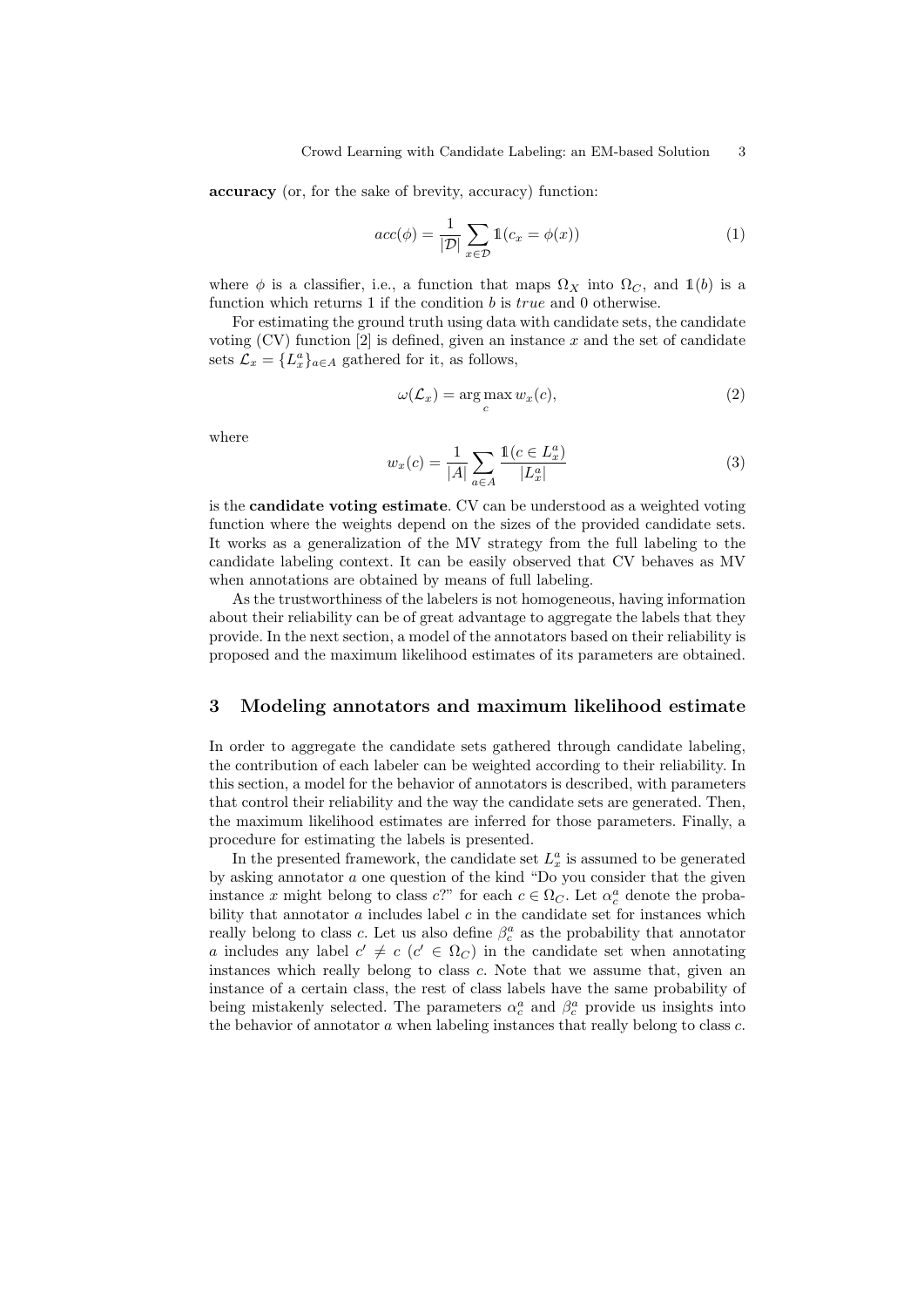Assuming the process of generation of the candidate sets described above, the likelihood of the parameters given a candidate set  $L_x^a$  is:

$$
Pr(L_x^a|\alpha, \beta, c_x) = (\alpha_{c_x}^a)^{1(c_x \in L_x^a)} \cdot (1 - \alpha_{c_x}^a)^{1 - 1(c_x \in L_x^a)}
$$
  
 
$$
\cdot (\beta_{c_x}^a)^{|L_x^a| - 1(c_x \in L_x^a)} \cdot (1 - \beta_{c_x}^a)^{r - |L_x^a| + 1(c_x \in L_x^a)},
$$
<sup>(4)</sup>

where the set of probabilities for annotators of selecting the (unknown) correct label  $c_x$  is  $\alpha = {\alpha_c^a}_{a \in A, c \in \Omega_C}$  and the set of probabilities for annotators of selecting each incorrect label is  $\beta = {\beta_c^a}_{a \in A, c \in \Omega_c}$ .

Assuming that annotators provide the candidate sets independently and that all instances are i.i.d. according to  $p(X, C)$ , the likelihood given a dataset  $D$ where each instance is annotated with a set of candidate sets is:

$$
Pr(\{\mathcal{L}_x\}_{x \in \mathcal{D}} | \boldsymbol{\alpha}, \boldsymbol{\beta}) = \prod_{x \in \mathcal{D}} \prod_{a \in A} Pr(L_x^a | \boldsymbol{\alpha}, \boldsymbol{\beta}, c_x)
$$
(5)

From this expression, the maximum likelihood estimates of both alpha and the beta parameters are:

$$
\hat{\alpha}_c^a = \frac{\sum_{x \in \mathcal{D}} \mathbb{1}(c_x = c) \mathbb{1}(c \in L_x^a)}{\sum_{x \in \mathcal{D}} \mathbb{1}(c_x = c)}\tag{6}
$$

$$
\hat{\beta}_c^a = \frac{\sum_{x \in \mathcal{D}} \mathbb{1}(c_x = c) \cdot (|L_x^a| - \mathbb{1}(c \in L_x^a))}{r \cdot \sum_{x \in \mathcal{D}} \mathbb{1}(c_x = c)} \tag{7}
$$

The estimate  $\hat{\alpha}_{c}^{a},$  given by maximum likelihood, is the number of instances of class c for which annotator a included class label c in the candidate set over the total number of instances of class c. On the other hand, the estimate  $\hat{\beta}_c^a$ , given by maximum likelihood, is the number of mistaken class labels that annotator a included in the candidate sets of all the instances of class c over the whole set of possible class labels for the total number of instances of class c.

The estimates in Equations (6) and (7) can be computed when the true class labels are known for all instances. Conversely, if the true labels are not known, they can be estimated by means of the  $\alpha$  and  $\beta$  parameters. Using Bayes' Theorem, it follows that:

$$
Pr(c|\mathcal{L}_x, \alpha, \beta) \propto Pr(c) \cdot Pr(\mathcal{L}_x|\alpha, \beta, c)
$$
\n(8)

Using Eq. (4) for the case that  $c_x = c$  and estimating the marginal probability as  $Pr(c) = \frac{\sum_{x \in \mathcal{D}} 1(c_x = c)}{|\mathcal{D}|}$ , Equation (8) can be rewritten as:

$$
Pr(c|\mathcal{L}_x, \alpha, \beta) \propto \frac{\sum_{x \in \mathcal{D}} 1(c_x = c)}{|\mathcal{D}|} \cdot \prod_{a \in A} \left( (\alpha_c^a)^{1(c \in L_x^a)} \cdot (1 - \alpha_c^a)^{1 - 1(c \in L_x^a)} \right. \left. (\beta_c^a)^{|L| - 1(c \in L_x^a)} \cdot (1 - \beta_c^a)^{r - |L| + 1(c \in L_x^a)} \right) \tag{9}
$$

In this way, the probability that a given instance  $x$  belongs to each possible class label can be computed by means of the parameters  $\alpha$  and  $\beta$ , and the candidate sets. This probability distribution could be considered as an estimate for the ground truth. In practice, neither the true labels nor the values of the parameters  $\alpha$  and  $\beta$  are known. A method based on the EM strategy [6] that estimates all of them jointly is proposed.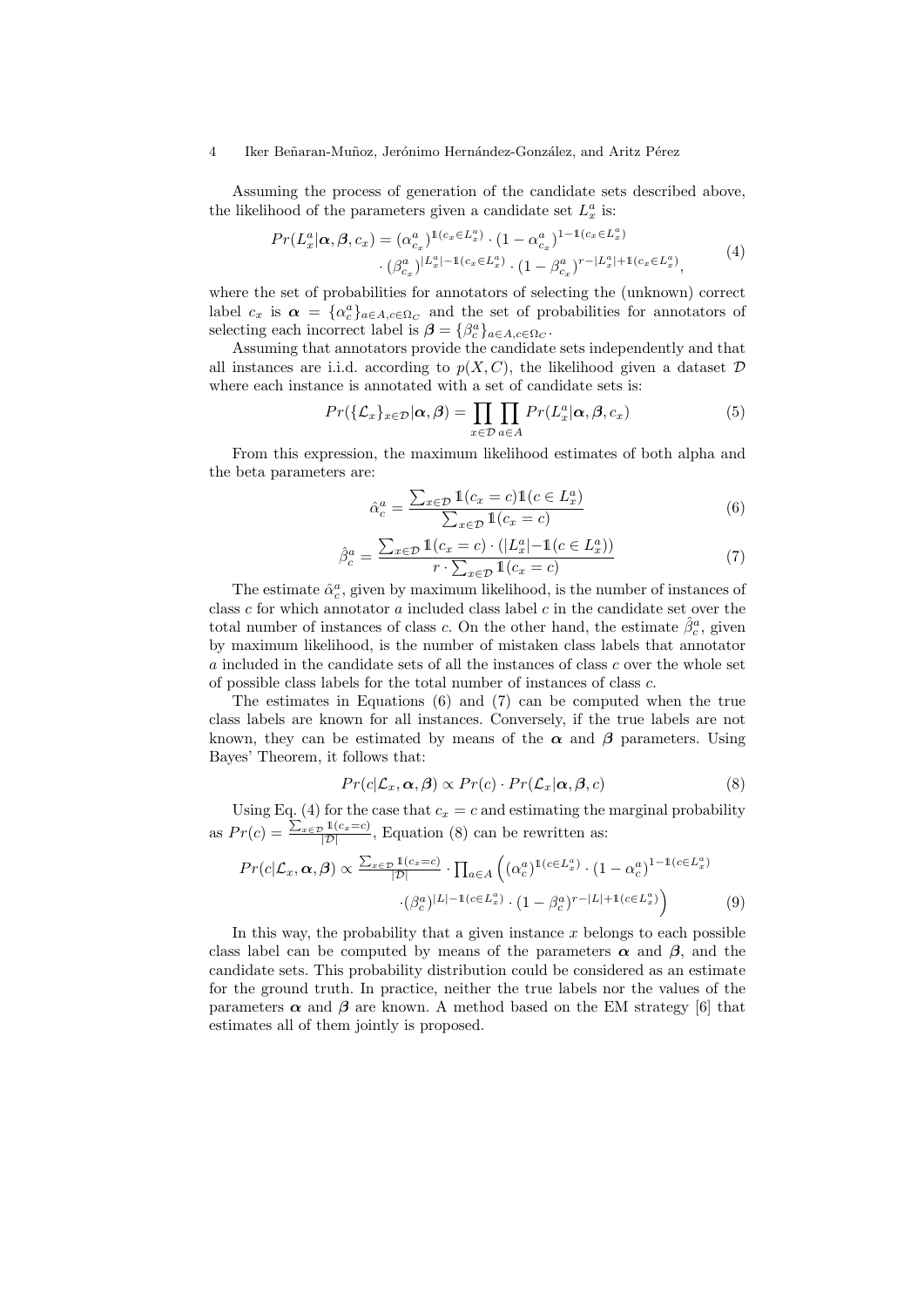#### 4 EM-based method for candidate labeling aggregation

The EM strategy attempts to gather maximum likelihood estimates when there is missing data. Two steps are iterated: (i) Expectation (E-step), where the expected values of the missing data are computed using the current parameter estimates and (ii) Maximization (M-step), where the parameters are updated with the new maximum likelihood estimates given the current expected data. This method is guaranteed to converge to a local maximum.

In the crowdsourcing context, the true class labels of the training instances are the missing data. Our method is based on the Dawid-Skene approach [5], which is implemented as follows: First, an initial estimate of the ground truth labels is obtained. After that, the method consists of two steps: (i) M-step: The parameters that model the reliability of the annotators are updated with estimates that maximize or, at least, improve the likelihood achieved in the previous E-step; and (ii) E-step: Given an estimate of the parameters, the expected values of the ground truth labels are obtained for every instance, given the expected labels. The M and E steps are carried out iteratively until convergence.

Our proposal is an adaptation of this strategy to the candidate labeling scenario. Firstly, let us define  $q(c|x)$  as the estimate of the probability  $Pr(c|\mathcal{L}_x, \alpha, \beta)$ described in Eq.  $(8)$ , that is, the probability that x belongs to class c. In equations (4), (6) and (7), the  $q(c|x)$  estimates can substitute the expression  $\mathbb{1}(c_x = c)$ , switching from two discrete values (0 or 1) to any possible value in the continuous interval [0, 1]. Note that the true label  $c_x$  is unknown and this modification allows this approach to work with the probabilistic estimates of the ground truth. Our method works in the following way:

After a first step where the estimates  $q(c|x)$  are initialized for all  $x \in \mathcal{D}$  and  $c \in \Omega_C$ , the M and E steps of the proposed method are as follows:

- $-$  **M-step.** For every  $a \in A$  and  $c \in \Omega_C$ , the estimates  $\hat{\alpha}_c^a$  and  $\hat{\beta}_c^a$  are computed given q by means of Equations (6) and (7), using the estimates  $q(c|x)$  instead of  $\mathbb{1}(c_x = c)$ .
- **E-step.** For every  $x \in D$  and  $c \in \Omega_C$ , Equation (9) is used to compute the probability distributions  $q(c|x)$  given  $\hat{\alpha}_c^a$  and  $\hat{\beta}_c^a$ . As in the E-step, the terms  $\mathbb{1}(c_x = c)$  are substituted by the previous estimates  $q(c|x)$ .

In the next section, the performance of the previously described method is tested using artificial data.

# 5 Experiments

In this section, the performance of the presented method is evaluated in different scenarios. In order to have insights into its performance: (i) the accuracy is computed for different scenarios, varying the numbers of annotators, classes, and instances, and the values of the  $\alpha$  and  $\beta$  parameters, (ii) the method is compared with candidate voting [2], approval voting [3] and the privileged aggregation (where all  $\alpha$  and  $\beta$  parameters are known), and (iii) the evolution is observed through each iteration of the method.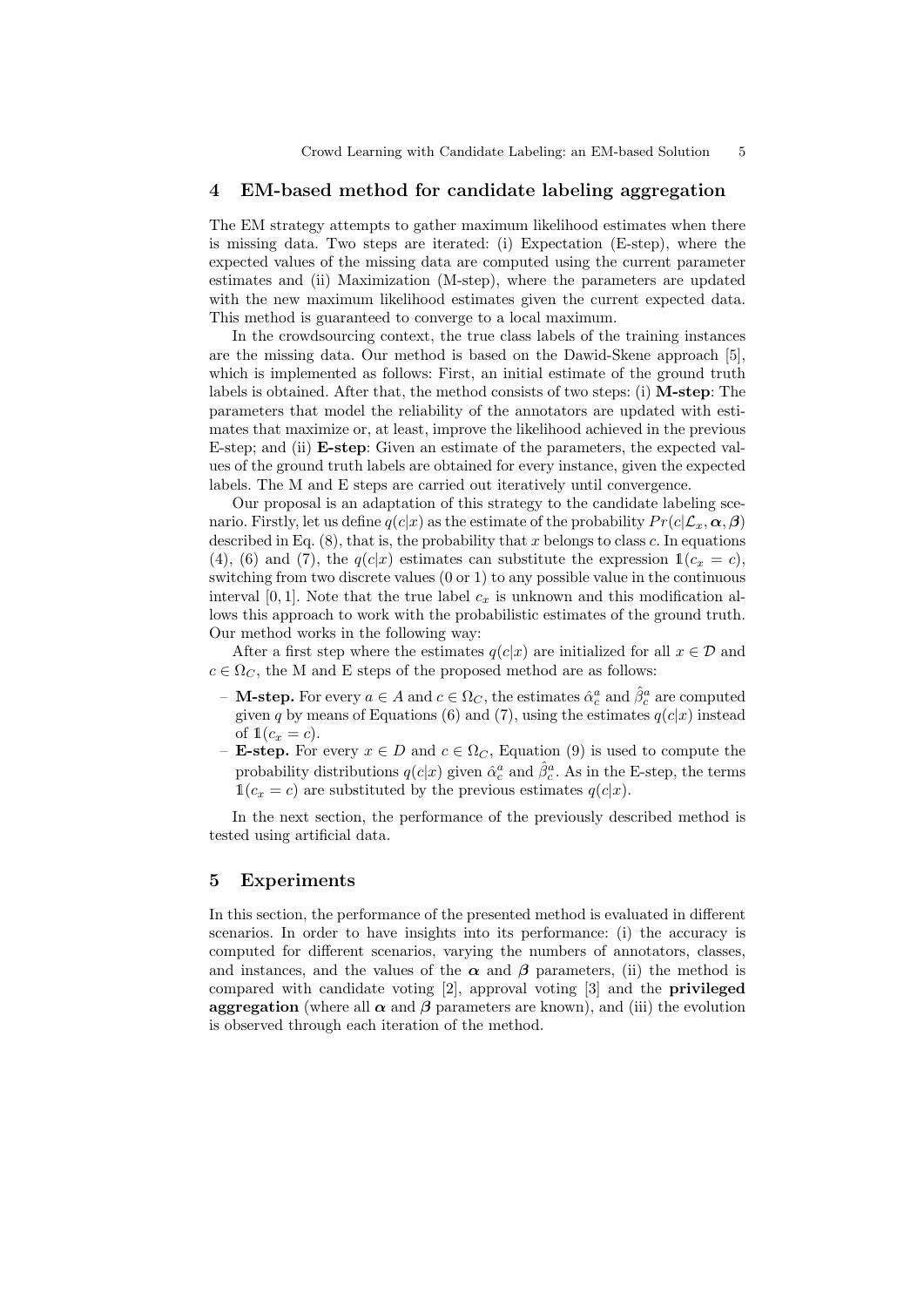#### 5.1 Experimental setting

To the best of our knowledge, there is not any publicly available dataset for crowd learning with candidate labeling. Thus, artificial data has been used as a means of obtaining experimental results. Simulated data is also useful to control the settings and explore different scenarios.

In order to generate different situations, the following experimental parameters are set to different values: number of instances  $(n)$ , number of annotators  $(m)$ , number of classes  $(r)$ , minimum and maximum values of the  $\alpha$  parameters  $(\alpha \text{ and } \overline{\alpha})$  and minimum and maximum  $\beta$  parameters ( $\beta$  and  $\overline{\beta}$ ). The parameters  $\alpha$  and  $\overline{\beta}$  have both been fixed to 0.5, so that there always can be annotators of minimum expertise and adversarial annotators are not generated.

The method itself has two additional parameters:

- The convergence threshold δ. If  $\frac{|\overline{\alpha}_{(it)}-\overline{\alpha}_{(it-1)}|}{\overline{\alpha}_{(it-1)}} < \delta$  or  $\frac{|\beta_{(it)}-\beta_{(it-1)}|}{\overline{\beta}_{(it-1)}}$  $\frac{\overline{\beta}_{(it-1)}-\overline{\beta}_{(it-1)}}{\overline{\beta}_{(it-1)}} < \delta,$ where  $\bar{\boldsymbol{\alpha}}_{(it)}$  ( $\boldsymbol{\beta}_{(it)}$ ) is the mean value of  $\boldsymbol{\alpha}_{(it)}$  ( $\boldsymbol{\beta}_{(it)}$ ) at iteration it, it is considered that the EM has converged. It has been set to  $\delta = 0.05$ .
- The smoothing parameter  $\gamma$ . There are two factors that lead to undesirable results, such as the likelihood equal to 0: (i) There is a large number of parameters to be estimated  $(2 \cdot m \cdot r)$  and there is not always sufficient information, and (ii) sometimes, the parameter estimates can get close to 0 or to 1, leading to error. An additive smoothing is used for the  $\hat{\alpha}^a_c$  estimates:

$$
\hat{\alpha}_c^a = \frac{\gamma + \sum_{x \in \mathcal{D}} \mathbb{1}(c_x = c) \mathbb{1}(c \in L_x^a)}{2 \cdot \gamma + \sum_{x \in \mathcal{D}} \mathbb{1}(c_x = c)}
$$
(10)

In this way, all possible values are reached at least once, that is, there is at least one instance of class c such that  $c \in L_x^a$  and another instance of class c such that  $c \in L_x^a$ . In these experiments, Equation (10) is used instead of Equation (6) with  $\gamma = 1$ .

Datasets are simulated as follows: The ground truth class labels are distributed uniformly among all instances, that is, there are  $\frac{n}{r}$  instances belonging to each class. Next, the  $\alpha$  and  $\beta$  parameters are generated. In order to have annotators with different types of knowledge, a maximum  $(\overline{\alpha})$  value of  $\alpha$  and a minimum value for  $\beta$  ( $\beta$ ) are set. All the parameters are sampled uniformly from the intervals  $[0.5, \overline{\alpha}]$  and  $[\beta, 0.5]$ . By means of the  $\alpha$  and  $\beta$  parameters, candidate sets are generated following the interpretation explained at the beginning of Section 3. That is, given an instance that belongs to class  $c$ , annotator  $a$ includes class c in the candidate set with probability  $\alpha_c^a$  and each of the classes  $c' \neq c$  with probability  $\beta_c^a$ .

Once the candidate sets are generated, 4 different schemes are used to aggregate them: (i) our EM-based method, (ii)  $CV$  (Eq. (2)), (iii)  $AV$  and (iv) privileged aggregation (PA). The PA is obtained by computing the estimate from Eq. (9), using the original parameters and the ground truth class labels.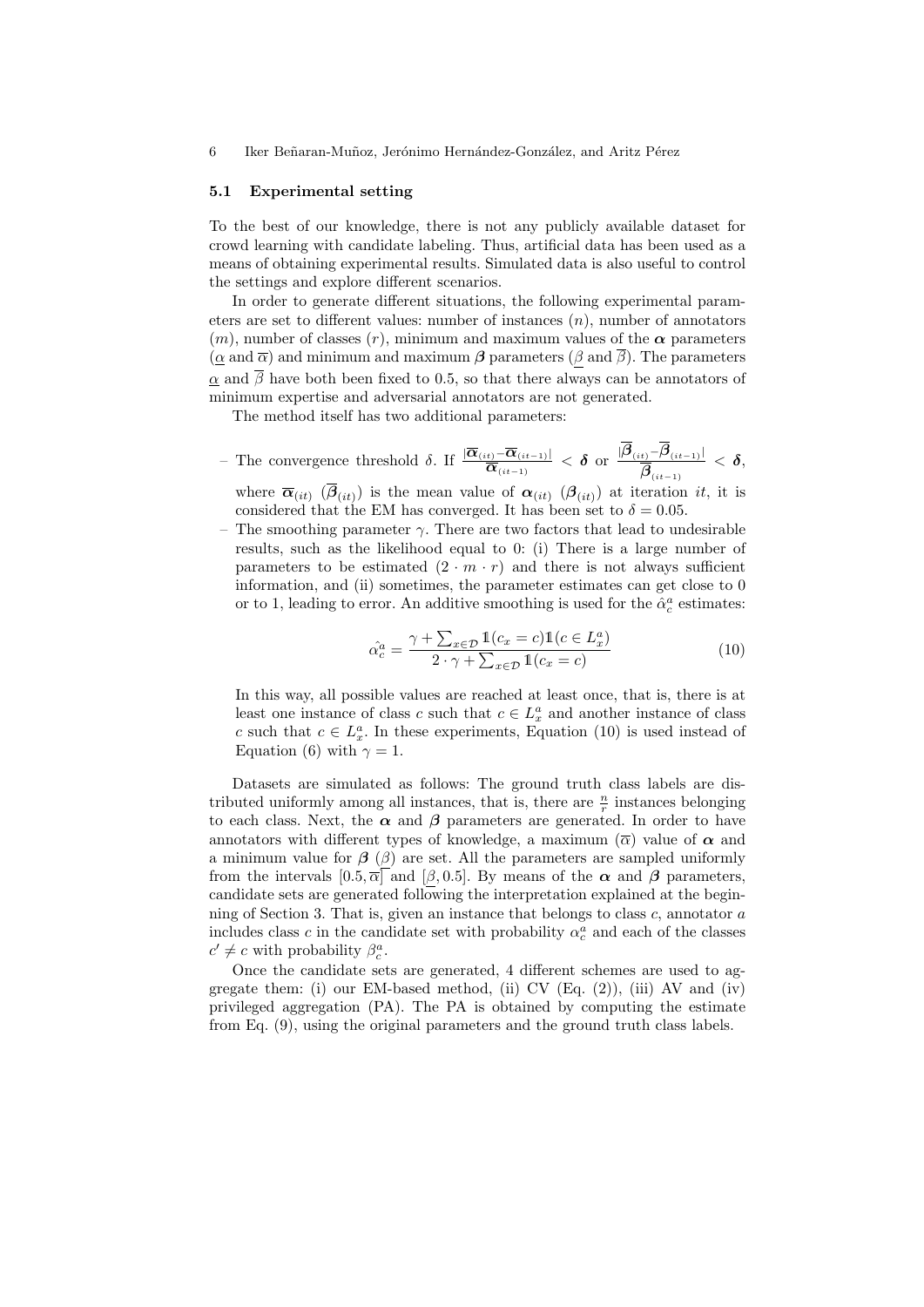As mentioned above, EM is ensured to converge to a local maximum, so various initializations should be carried out to achieve desirable results. In order to obtain different initializations from the same candidate sets, we initialize the estimates  $q(c|x)$  for each instance x in the following way: First, the candidate voting estimates  $w_x(c)$  (Eq. (3)) are computed for all  $c \in \Omega_C$ , using an additive smoothing of  $\frac{1}{r}$  for each one. The  $q(\cdot|x)$  are normalized so that  $0 \leq q(c|x) \leq 1$  and smoothing or  $\gamma$  for each one. The  $q(\cdot|x)$  are normalized so that  $\sigma \leq q(\cdot|x) \leq 1$  and  $\sum_{c \in \Omega_C} q(c|x) = 1$ . Next, to initialize  $q(\cdot|x)$ , a Dirichlet distribution with hyperparameters  $r \cdot w_x(c_1), \ldots, r \cdot w_x(c_r)$  is sampled:  $q(\cdot|x) \sim Dir(r \cdot w_x(c_1), \ldots, r \cdot$  $w_x(c_r)$ .

30 initializations are carried out and the values of the final  $q(c|x)$  estimates that maximize the likelihood are used to infer the labels: each instance  $x$  takes the class label c that maximizes  $q(c|x)$ . The process is repeated 30 times and the expected accuracy is approximated by computing the mean of the obtained accuracy estimates.

#### 5.2 Experimental results

Experiments with artificial data have been performed, varying a number of parameters to compare our method and previous approaches in different scenarios.

Except for the graphics where their evolution is examined, standard values have been chosen for the parameters. The number of annotators varies from 4 to 10, although it is fixed to its standard value  $(m = 7)$  in different experiments. The numbers of instances used are  $n = \{100, 400\}$ . In the case  $n = 100$ ,  $r = \{5, 10\}$ class labels are considered, and in the case  $n = 400$ ,  $r = \{10, 20\}$  class labels are considered. Regarding the expertise of annotators, two scenarios have been studied: (i)  $\beta = 0.3$  and  $\overline{\alpha} = 0.7$ , where the average expertise is low, and (ii)  $\beta = 0$  and  $\overline{\alpha} = 1$ , where the expertise of the annotators ranges from minimum to maximum values. Due to space limitations, only the results of a representative subset of experiments are shown in this paper.



Fig. 1. Graphical description of the accuracy obtained by annotations simulated with different numbers of annotators.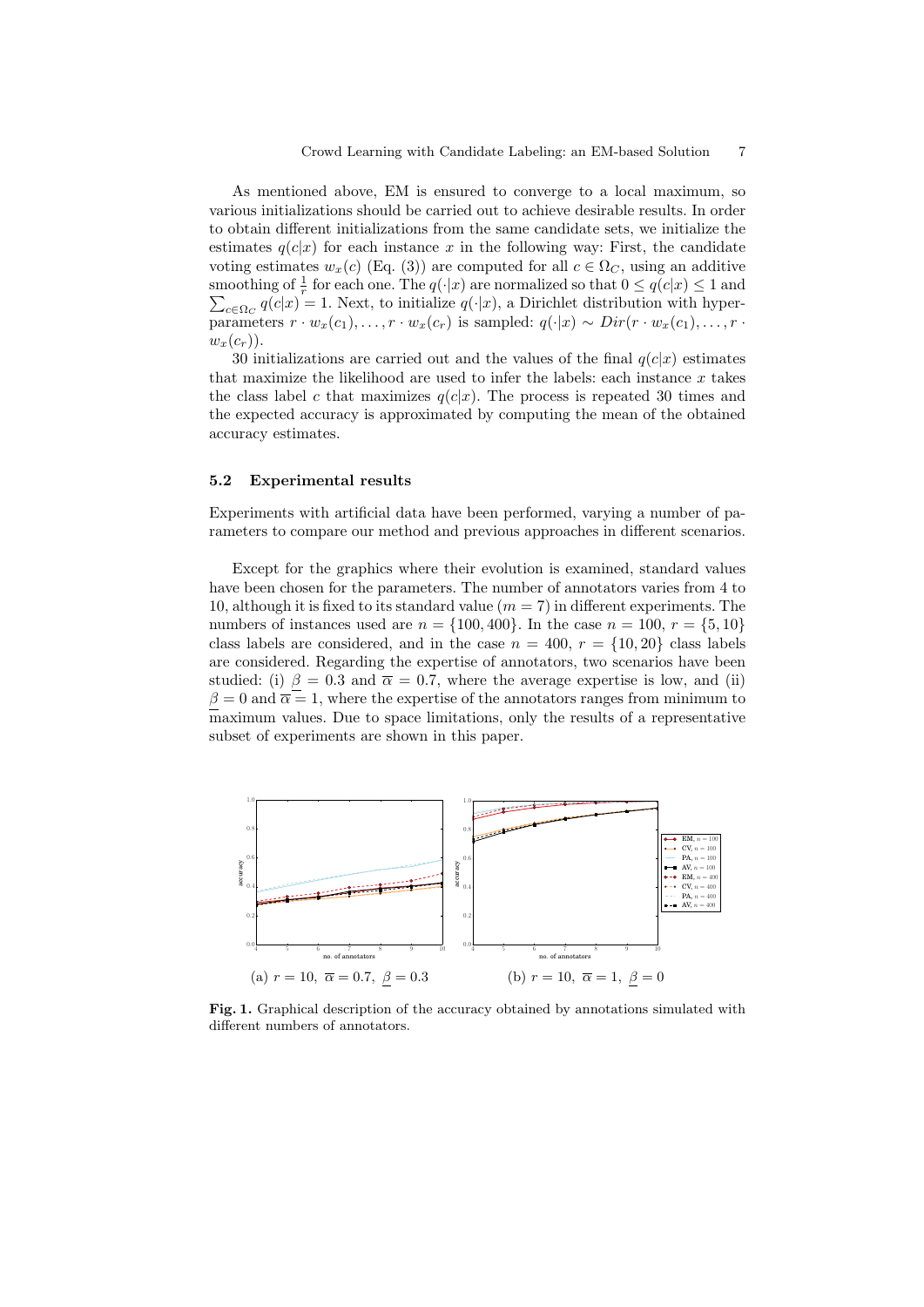

Fig. 2. Graphical description of the accuracy obtained by annotations simulated with different numbers of instances and classes.



Fig. 3. Graphical description of the log-likelihood and the accuracy obtained throughout different iterations, with  $r = 10$ .

In Figures 1 and 2, the accuracy of the presented method (EM) is compared to that of the CV, the AV and the PA, in scenarios where the number of annotators  $(m, Fig 1)$ , the number of instances  $(n, Fig 2a)$  and the number of classes  $(r, Fig 2b)$  are varied. The experimental results suggest that, in general, EM outperforms CV and AV in terms of the accuracy  $(Eq. (1))$ . The accuracies are similar only in the case where the average expertise is low and the number of classes is high with respect to the number of instances (see Figure 2 with  $\beta = 0.3$ ) and  $\bar{\alpha} = 0.7$ ). Moreover, in the case that  $\beta = 0$  and  $\bar{\alpha} = 1$  (Fig 1b), the proposed method reaches the accuracy of the  $\overline{P}A$ . In other words, in the presence of annotators that are experts in a subset of classes, our EM-based strategy can reach the highest possible accuracy. Note as well that the accuracy of the EM approach decreases at a smoother pace than that of CV or AV as the number of annotators is reduced.

As can be seen in Figure 2a, the number of instances  $(n)$  does not seem to affect the differences between the accuracies of the different methods, when it ranges between 100 and 400 (Fig 2a). On the other hand, the number of classes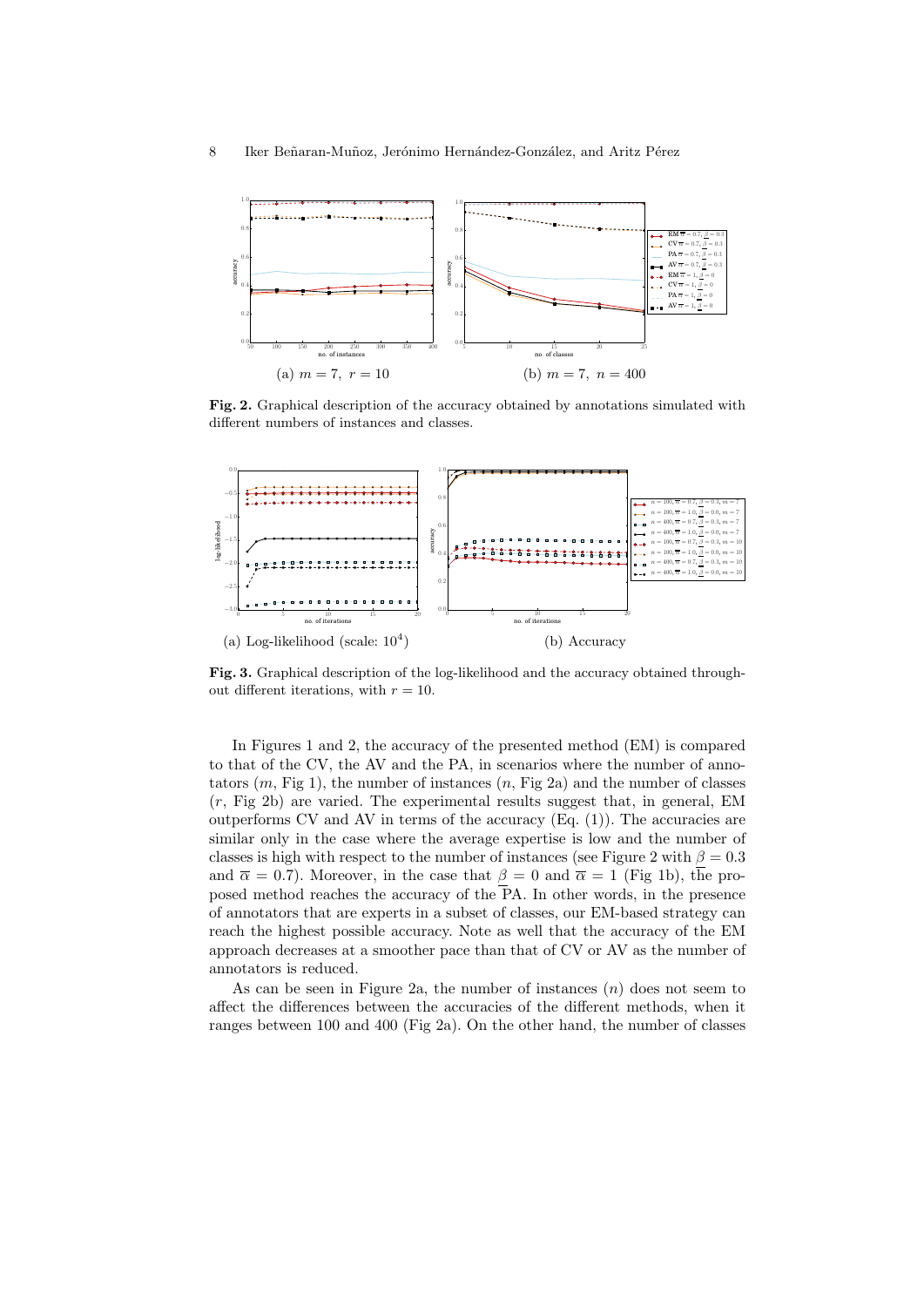(r) has a negative effect on the accuracy of all the methods (Fig 2b). The only exception is that when the expertise of the annotators ranges from minimum to maximum values (Fig 2b,  $\bar{\alpha} = 1, \beta = 0$ ), our EM approach outperforms the baselines.

The evolution of the log-likelihood and the accuracy in each iteration of the EM can be seen in Figure 3. In Figure 3b, the accuracy in iteration number 0 is the one reached using the initial  $q$  estimates. As could be expected, generally, the log-likelihood increases monotonically and remains stable after some point (Fig 3a). The accuracy increases in the first iterations as well, and then remains stable in most cases (Fig 3b), but decreases in one case ( $n = 100$ ,  $\overline{\alpha} = 0.7$ ,  $\beta =$ 0.3). This decline may be due to overfitting, since scarce data (each annotator labels 100 instances) is used to estimate many parameters (20 per annotator).

To sum up, according to the experiments, EM seems to outperform CV and AV in most scenarios, especially when the expertise of the annotators is varied. In favorable settings, EM can reach a high accuracy - as if the real  $\alpha$  and  $\beta$ parameters were known (PA).

# 6 Conclusions and future work

In this work, a crowd learning problem is approached with candidate labeling. A model for the reliability of the annotators is proposed. An EM-based method is presented, as an extension to the traditional methods for aggregating crowdsourced labels into the candidate labeling scenario. Experimental results obtained with artificial data suggest that the presented method has an enhanced performance, in terms of estimated accuracy, compared with the baseline methods. Particularly, it stands out when few annotators are available and when they show different levels of expertise.

For future work, more realistic data could be used, not following the assumption that, given an instance of a certain class, the rest of labels can be selected with the same probability. Also, a real-world dataset with candidate sets could be gathered in order to test the presented method, as well as other aggregation and learning schemes. The presented method could also be refined by reducing the number of parameters or, similar to [14], learning a classification model from data as the crowd-modeling parameters are estimated.

## Acknowledgments

IBM and AP are both supported by the Spanish Ministry MINECO through BCAM Severo Ochoa excellence accreditation SEV-2013-0323 and the project TIN2017-82626-R funded by (AEI/FEDER, UE). IBM is also supported by the grant BES-2016-078095. AP is also supported by the Basque Government through the BERC 2014-2017 and the ELKARTEK programs, and by the MINECO through BCAM Severo Ochoa excellence accreditation SVP-2014-068574. JHG is supported by the Basque Government (IT609-13, Elkartek BID3A) and the MINECO (TIN2016-78365-R).